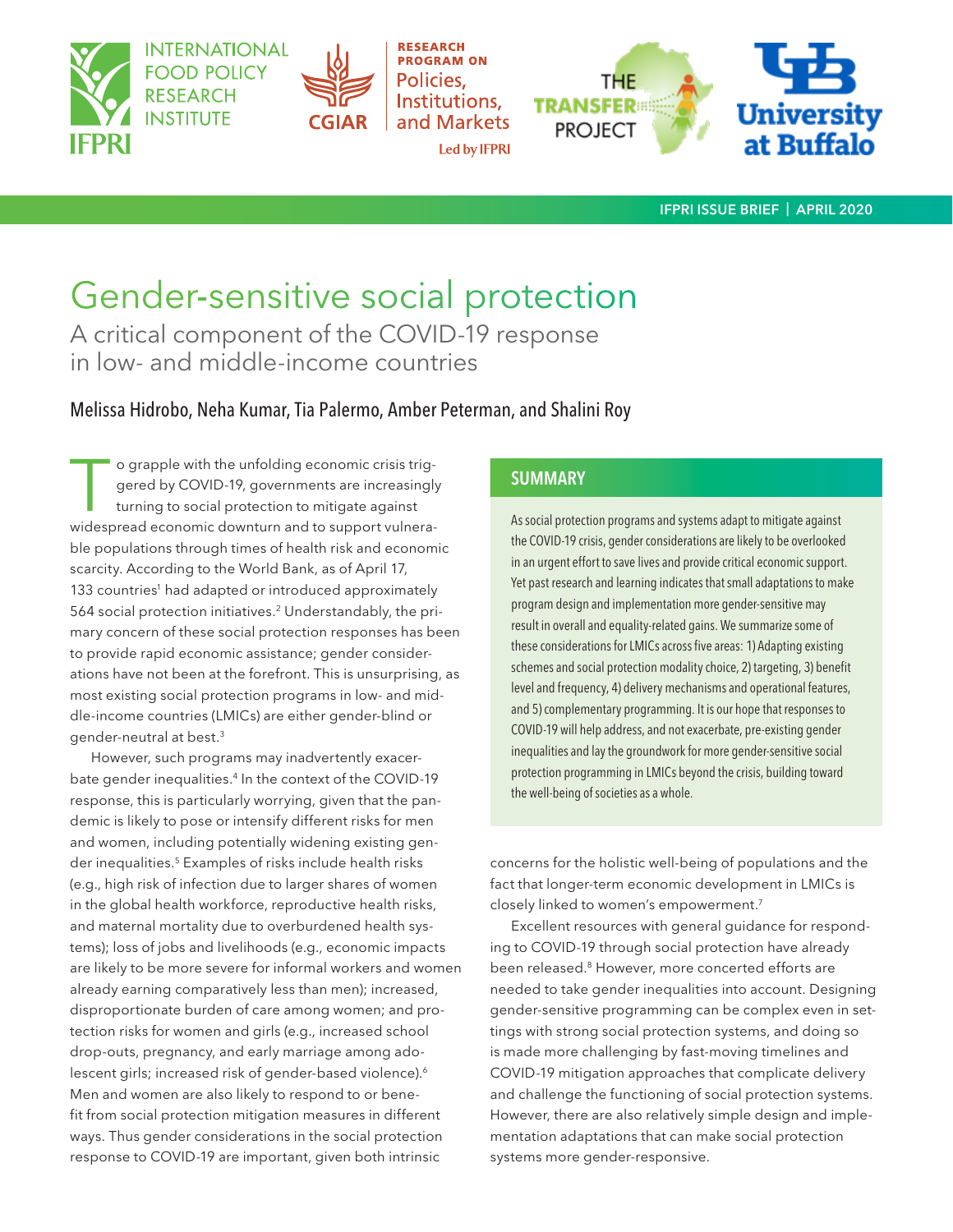#### <span id="page-1-0"></span>GENDER-SENSITIVITY AND THE EARLY COVID-19 SOCIAL PROTECTION RESPONSE

While the gender-sensitivity of social protection has been defined in different ways, we broadly consider a continuum whereby programs and systems can be considered more gender sensitive if they "recognize specific needs and priorities of women and men, and seek to purposefully and proactively tackle gender inequalities by questioning and challenging the structures, institutions and norms on which these inequalities are based."? A rapid assessment of the gender sensitivity of initial COVID-19 social protection responses (as of April 3, 2020) shows that, out of 418 social protection initiatives, only about 11 percent show some (but limited) gender sensitivity[.10](#page-6-0) For example:

- Six programs specifically target pregnant women or women receiving maternity benefits (Argentina, Armenia, El Salvador, Hungary, Russia, and Sri Lanka).
- Eight programs target women specifically, due to various criteria, including nutritional risk, lack of spouse, women leaders, pre-existing female beneficiaries, or top-ups to programs for women (Argentina, Brazil, Colombia, Egypt, India, Italy, and Pakistan).
- Sixteen programs specifically take into account childcare duties or provide benefits related to childcare (Austria, Cook Islands, Czech Republic, France, Germany, Italy, Norway, Poland, Romania, Serbia, Slovenia, South Korea, Spain, and the United States)
- Two programs are targeted specifically to healthcare workers (who are primarily women),<sup>11</sup> including covering exposure or injury-related costs and compensation for infection (Philippines) and higher levels of childcare vouchers as compared to the rest of the population (Italy).
- Sixteen programs target informal workers, who are likely to be disproportionately women, through instruments including vouchers for skills training (Indonesia), wage subsidies (Australia), utility subsides (Vietnam), public works for those who lost livelihoods (Philippines), food vouchers (Jordan), and cash transfers (Argentina, Australia, Cabo Verde, Colombia, Ecuador, Morocco, Namibia, North Macedonia, Peru, Philippines, and Tunisia).

# LESSONS AND CONSIDERATIONS

While there is no "one-size-fits-all" approach, based on existing evidence, we summarize key lessons, considerations, and guidance across five areas: 1 ) Adapting existing schemes and social protection modality choice, 2) targeting, 3) benefit level and frequency, 4) delivery mechanisms and operational features, and 5) complementary programming.

### 1. Adapting existing schemes and social protection modality choice

Adapting existing schemes to be contagion-safe is a likely first step for governments, and these adaptations can have gender implications. Modifications to relax requirements on meeting conditionalities (e.g., tied to work, health, or schooling requirements) can simultaneously reduce viral spread and benefit women who may be required to fulfill these conditionalities, be mobility-constrained, or have fewer social and information networks. Additionally, together with bolstering the health infrastructure, it is important to expand access to healthcare via fee waivers or automatic health insurance enrollment to encourage testing and containment of COVID-19[.12](#page-6-0) These measures may have gendered effects, as maintaining and expanding benefits on an individual level could help counteract gender inequalities in health-seeking behavior. In addition, they may help ensure that women continue to seek care for critical routine maternal and child health services, including access to family planning and reproductive health.<sup>13</sup>

During times of food insecurity, women and children may be the first to reduce food consumption due to intrahousehold inequalities. Thus providing direct cash transfers, in-kind transfers, or food vouchers – all shown to improve food security – can have positive impacts on women and other household members[.14](#page-6-0) Research also shows that economic transfers can improve overall household economic security and emotional well-being, which directly benefit women and can contribute to reducing intimate partner violence[.15](#page-6-0) Modality choice may additionally have gendered impacts. A cross-country qualitative study (Bangladesh, Egypt, El Salvador, Jordan, Mali, and Rwanda) showed that in some settings with restrictive gender norms, foodbased transfers or vouchers help women retain control over resources[.16](#page-6-0) While cash benefits (via e-payments) are still widely recommended due to cost-effectiveness<sup>17</sup> and their ability to promote dignity and freedom of choice, among other things, implementers should also consider the feasibility of providing in-kind transfers (including bulk, storable, and fortified food or hygiene supplies such as soap). Considering in-kind modalities will be important when mobility is restricted, where markets are limited, where food prices spike, or where supply chains close due to COVID-19 restrictions[.18](#page-6-0)

These COVID-19-related market access issues may exacerbate ongoing seasonality and climate issues faced by producers and consumers during lean seasons and periods of drought and other weather shocks. While food and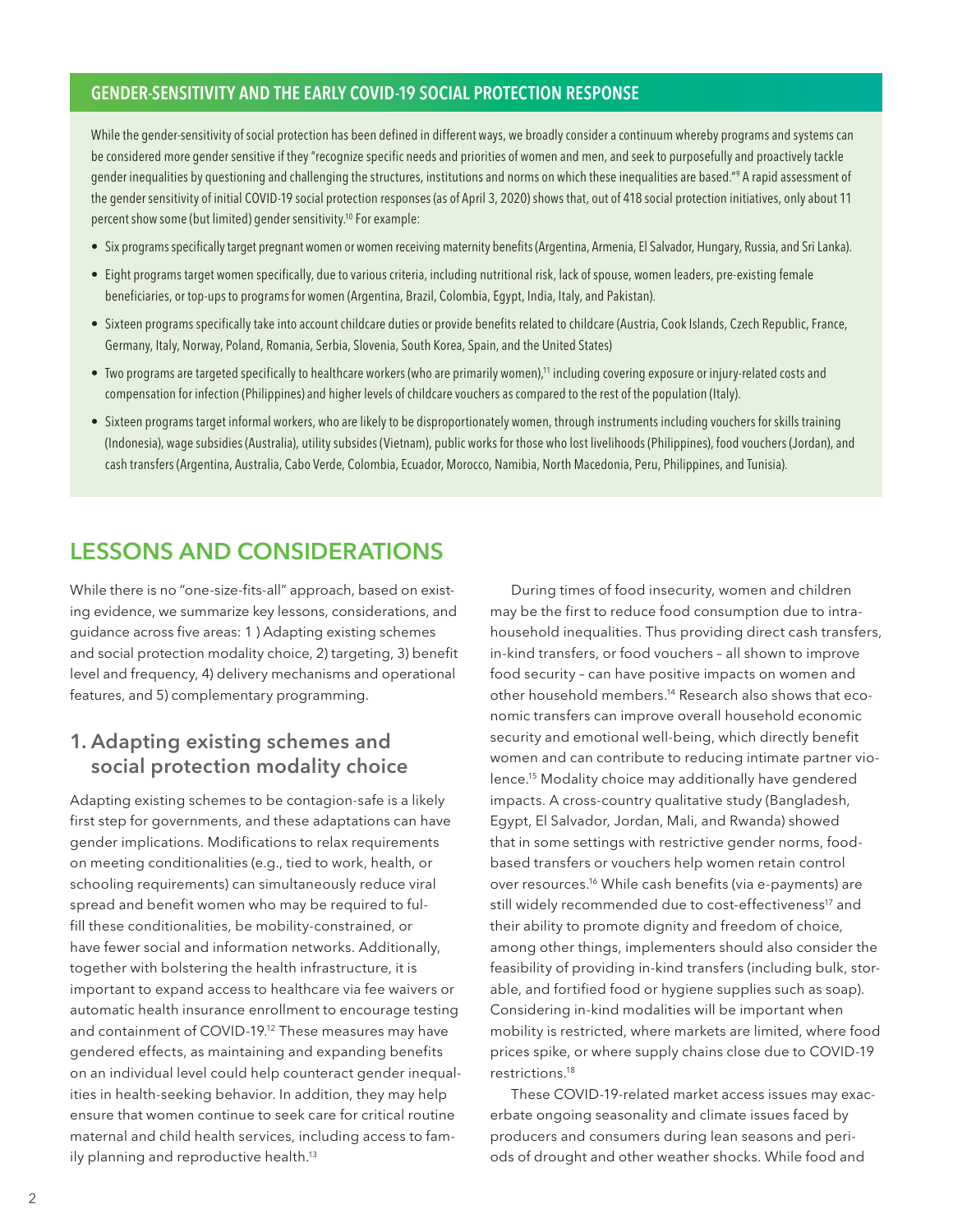<span id="page-2-0"></span>hygiene are not inherently gender-sensitive, women are often responsible for daily shopping, cooking, and cleaning. Therefore, providing food and hygiene supplies, if feasible in a safe manner, may decrease women's exposure to unsafe environments or crowds[.19](#page-6-0) Once social-distancing restrictions are relaxed, implementers of public-works programs could allow a grace period for work requirements during recovery. In addition, ensuring that wages are fair, work is dignified, and women are safe and able to participate, including through exemptions for lactating and pregnant women, will be crucial.<sup>20</sup> When schools reopen, implementers should ensure that economic constraints are eased, including through universal fee waivers and cash for education top-ups, particularly for adolescent girls who may be at heightened risk of dropping out. Research shows that adolescent girls are highly vulnerable to multiple risks during outbreaks. For example, a study in Sierra Leone found that when schools closed due to Ebola, without protective "girl clubs," young girls aged 12 to 17 were twice as likely to be pregnant and less likely to re-enroll when schools opened the following year.<sup>[21](#page-6-0)</sup>

#### 2. Targeting

Which households should be targeted for benefits and who in those households should be "named" as recipients are critical questions. Given the practicality of leveraging existing social protection programs, it makes sense to retain the original individual-level targeting of many such benefits (e.g., unemployment insurance). However, many vulnerable people will be excluded by such targeting; for example, unemployment insurance typically does not cover informal workers, including the majority of women, who primarily work in the informal economy.<sup>[22](#page-6-0)</sup> Providing universal "household-level" transfers in areas severely affected by COVID-19 (i.e., geographical targeting) can help address this issue. However, even household-level transfers have named recipients, and evidence suggests the identity of the named recipient may matter. Moreover, households in LMICs have diverse structures, some of which may raise the need to target multiple beneficiaries within a household — for example, each wife in polygamous households — as evidence from multiple countries in West Africa indicates that effects of cash transfers may differ based on marital structures.<sup>[23](#page-6-0)</sup>

Although evidence is mixed regarding the broader economic and family well-being impacts of the recipient's gender,<sup>24</sup> a limited number of studies from development settings indicate that naming female recipients may lead to larger improvements in women's empowerment. For example, an experimental study of an unconditional cash transfer in Kenya found larger increases in an index of women's empowerment when transfers were given to women

rather than men[.25](#page-6-0) In addition, while no regional statistics exist showing the current sex-disaggregation of social protection benefits, recent reviews of the evidence agree that programs that target women have led to increases in wom-en's well-being across multiple domains.<sup>[26](#page-6-0)</sup> Although there are fears that targeting cash transfers to women may lead to male backlash and greater risk to women, this is largely not borne out in the development literature.<sup>[27](#page-6-0)</sup> Fewer rigorous studies exist in humanitarian crisis settings due to contextual constraints; however, some studies indicate complex relationship dynamics. For example, men's feeling unable to fulfill traditional "provider" roles, particularly given limited employment opportunities in these contexts, may contrib-ute to household conflict.<sup>[28](#page-6-0)</sup>

Taken together, we believe the evidence supports considering women as named recipients for benefits if contextually feasible, while recognizing that during particularly acute periods of the crisis (e.g., during lockdowns), household tensions may be extreme. Therefore, in settings where rapid gender analysis has shown feasibility and acceptability of targeting women in the past, we believe there is good evidence suggesting gains from continuing. In contrast, in places where targeting to women was deemed infeasible in the past, we do not recommend challenging these norms explicitly during periods of COVID-19-related crisis.

In the latter scenario, however, minor tweaks to the targeting and messaging around transfers could contribute to greater gender equity, including: (1) authorizing multiple people within a household to carry out transactions or, if this is not possible, asking households to nominate a named recipient rather than automatically assigning the "household head"; (2) providing relevant information to both men and women – for example, on transfer modality or how to access transfers; and (3) providing complementary messaging emphasizing that benefits are for the entire family and meant to encourage joint decision-making and household harmony.[29](#page-6-0)

#### 3. Benefit levels and frequency

Guidance is clear that benefits in response to COVID-19 should be quick and lumpy to ensure sufficient support before supply chains and systems are overwhelmed, as well as to avoid more frequent payment distributions and contact with others[.30](#page-7-0) However, evidence is mixed on whether benefit levels have gender implications. For example, qualitative studies in Somalia and across other countries (Bangladesh, Egypt, El Salvador, Jordan, Mali, and Rwanda) indicate that smaller transfer values targeted to women may be more likely to remain in their control, but these studies do not directly compare different transfer sizes.<sup>[31](#page-7-0)</sup> On the other hand, evidence where benefit levels were randomized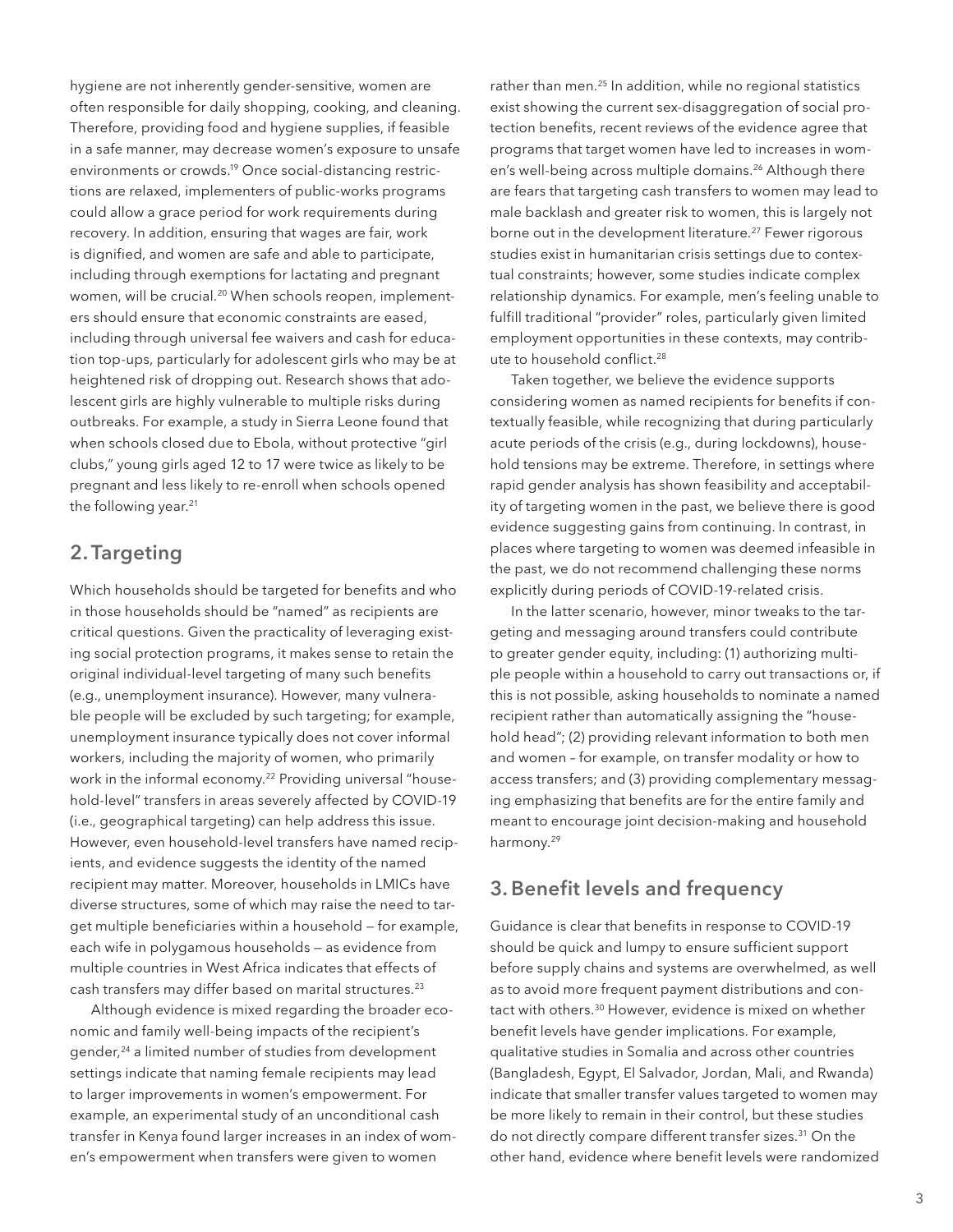<span id="page-3-0"></span>in Kenya and Rwanda suggest that larger cash transfers result in comparatively higher well-being effects for households, and women specifically.<sup>32</sup> In addition, a study in Nigeria found no overall differences in outcomes for women or households when transfers were given quarterly (lumpy) versus monthly (smoothed), but quarterly transfers were more cost-effective.[33](#page-7-0)

Thus the limited evidence suggests a potential tradeoff, in that fewer distributions of larger transfers *may* lead to lower control and decision-making among women, depending on the context and benefit levels. However, we are not aware of evidence suggesting that larger transfers to women lead to adverse effects. Therefore, we believe that the evidence points toward the primary importance of ensuring that benefit levels are of sufficient value to cover the duration of the COVID-19-related crisis.

Additionally, as care burdens disproportionately fall on women, additional "top ups" to usual benefit levels should be considered for households caring for children who may be out of school and require additional resources (e.g., meals at home, home tutoring, or school supplies). Care for sick family members or relatives due to COVID-19 is also likely to directly fall on women and girls, with additional considerations for time and compensation. Finally, if benefit levels are calculated on a simple per capita basis or on pre-crisis earning levels, it is important to keep in mind that female-headed households are likely to be smaller – and thus may appear better off on a direct per-capita poverty measure – yet may still be more disadvantaged due to economies of scale and reduced access to markets and services, among other reasons.[34](#page-7-0)

#### 4. Delivery mechanisms and operational features

While delivery mechanisms and operational features may be chosen because they are most logistically feasible in crisis conditions, simple choices may have gender implications. Social protection measures already in place should seek to simplify delivery and operation if possible, which may place fewer burdens on recipients. For example, operational-related conditionalities should be dropped, including those related to health and schooling conditions for which the mother or female guardian may be responsible, as discussed above. In addition, requirements such as re-certifications or graduation assessments could be dropped or postponed. Clear grievance mechanisms should be set up in advance (with remote options available), and implementation and management staffing/coordinating bodies should include women. Programs already using e-payments or direct wire transfers can utilize these features for safe and quick transfer of benefits.[35](#page-7-0) While this may not be an option for many settings, in the longer term, national programs

should invest in establishing e-payment mechanisms and encouraging financial inclusion. One study in Niger showed that electronic payments to women (versus manual payments) were spent on better and more diverse food items and led to reduced time spent collecting transfers and travel distances for women.<sup>36</sup> As mobile transfers were less observable, women were also more able to conceal them from other household members. Extending the network of electronic payments may also lead to financial inclusion if the payments are linked to bank accounts, which will benefit women who have lower rates of financial inclusion.<sup>37</sup> These benefits must be considered against the trade-off that women are less likely to own or have access to cell phones (mobile money accounts) in many settings; therefore, some implementers have provided cell phones as part of programming that prioritizes mobile transfers.

When transfers are delivered in person, gender-sensitive delivery and labeling may help address concerns around the time burden and limited mobility of women and ultimate control over benefits. For example, simple nudges or behavioral designs at pay points or community meetings are being tested with promising early effects in Kenya, Tanzania, and Madagascar to help women increase goal setting, planning, and self-affirmation[.38](#page-7-0) Information around and delivery of benefits should be practicable from the perspective of both women and men.

If there are concerns that women's access to information is limited, efforts should be made to reach them via platforms that are known to work in the specific context. These could be text messages or community postings, or through radio or television for nonliterate populations. Women's collectives are important existing social networks and sources of information that can be leveraged for generating awareness about the social protection measures in place.<sup>39</sup> For example, group leaders (who in many contexts are linked to higher-level federations/local governments) could relay information safely through WhatsApp groups, phone messages, and print materials about conditionalities being dropped or about cash or in-kind transfer delivery points and pick-up times[.40](#page-7-0) This is not to propose that women should continue to congregate in groups, but rather that women leaders be tasked with spreading information with support from local governments or NGOs and in ways that are safe.<sup>[41](#page-7-0)</sup>

For direct transfer of benefits, the ideal solution is doorto-door delivery, if feasible. If women (households) must go collect the transfers, then pick-up points should be someplace nearby, with a way to prevent crowding.

Gender-sensitive delivery options should be considered for existing feeding and care programs – such as school meals and early child development centers – if they can be implemented within recommended safety guidelines for COVID-19. In addition, essential workers require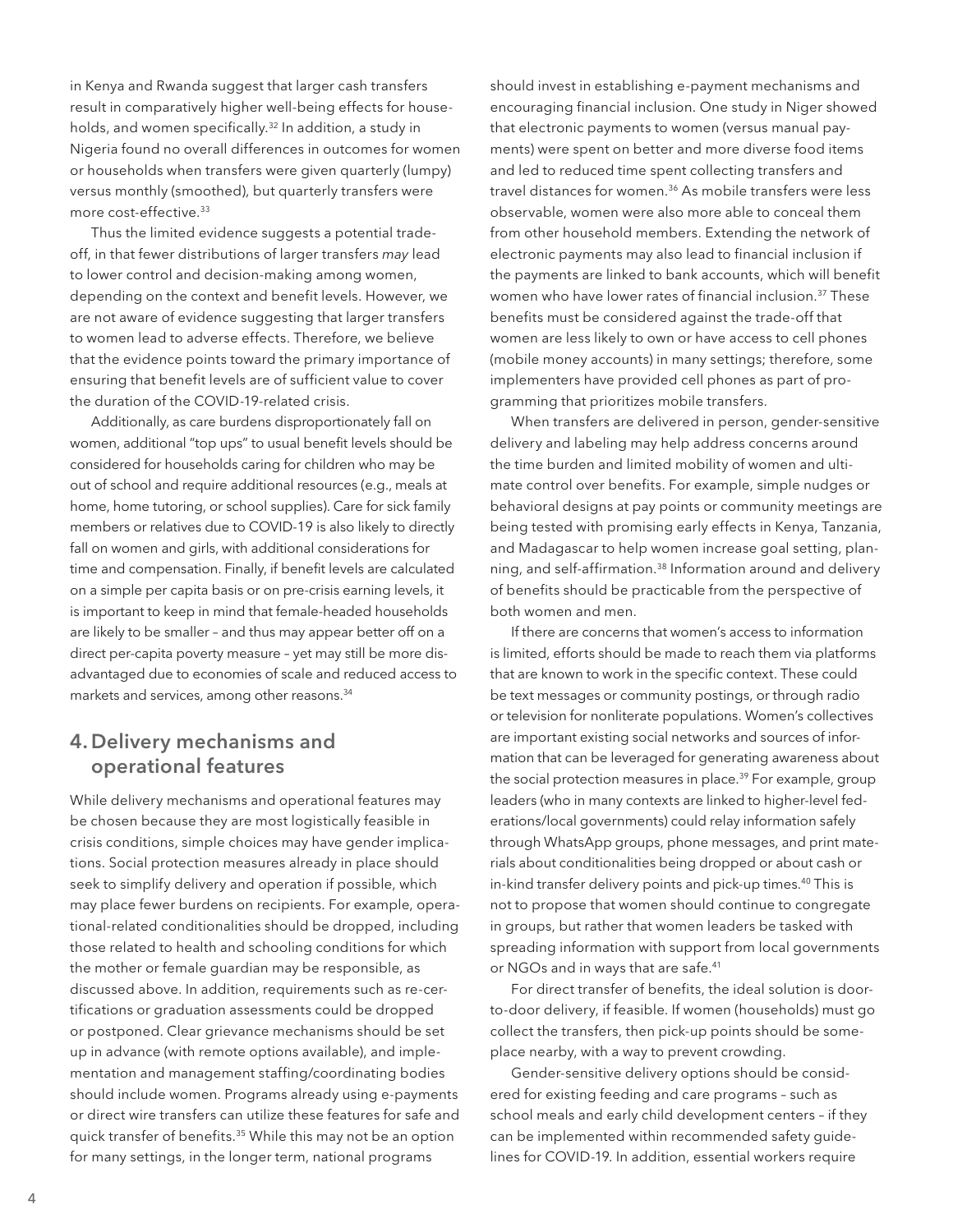<span id="page-4-0"></span>safe childcare options, and existing child development centers may be well placed to fill this gap. However, government-run schools and early child development centers are often the first to be shut down in response to the pandemic. Local and national NGOs have stepped in to fill some of these gaps. Several local NGOs in India, for example, have started community kitchens to deliver rations and cooked meals to the most vulnerable households and also to quarantined migrants who recently returned from urban centers as a result of the nationwide lockdown.<sup>42</sup> If operationally successful, these effects can pave the way for utilizing existing platforms for other services, including "school feeding" at home, while serving the dual objective of supporting local women's groups.

#### 5.Complementary programming

During the COVID-19 crisis, many complementary activities typically linked to social protection that provide women with information and social support, such as group trainings or home visits on nutrition, may no longer be possible. Instead, other methods of contact and interaction will be needed. There are two main gender considerations when planning complementary programming during COVID-19. First is deciding what type of information, support, and services are most needed and relevant for women (and how critical they are to maintain during the crisis), and second is women's ability to successfully access the information, support, and services.

With respect to type of complementary activities, the most relevant and important for women are likely those focusing on **food and nutrition**, including ways of accessing or growing nutritious foods when markets and supply chains are down; **water and sanitation**, as information about hygiene and social distancing is critical for safety and stopping the spread of COVID-19; **maternal health**, including antenatal care, as travel may be restricted, health services overburdened, and health centers a potential source of contamination; **sexual and reproductive health**, including family planning and menstrual hygiene management; **parenting and learning for children**, as many schools are closed, with potential gender inequalities in learning and education investments within families during this time; **mental health** for both men and women, given that many may experience depression from isolation or loss of employment/income or anxiety over the pandemic and related food shortages; and **gender-based violence services**, such as access to helplines and referrals, given existing evidence suggesting that pandemics may exacerbate diverse risk factors for violence against women and children.[43](#page-7-0) While feasibility of offering all types of services in many contexts is limited, at a minimum, social protection

platforms can explore linkages to existing services or options to integrate light-touch informational components of others.

The main channels for providing information and support services that require the least amount of physical contact and travel during the COVID-19 crisis are via telephone, internet, television, and radio. While television and the internet are widespread and have higher functionality in high-income countries, phone and radio are likely to be the best options in LMICs. For example, one-on-one support services for maternal health or mental health could be delivered as "televisits" through online platforms, phone calls from experts, hotlines for women or men to call in and speak with an expert, or live-messaging (such as WhatsApp).<sup>44</sup>

For more generalized messages, television, radio, SMS or voice messages are another way to reach people at scale; however, studies of digital technology across different interventions and settings have produced mixed results.[45](#page-7-0) For example, while mobile phones are ubiquitous and a promising way to continue to provide information and support services, a recent evaluation of a mobile health and nutrition program in Ghana and Tanzania (mNutrition) identifies several challenges to the mobile-phone messaging approach that should be considered.<sup>[46](#page-7-0)</sup> First, while most households have a cell phone, women have less access to it than men. Second, women may not be able to pay for the service, so waiving any associated fees will be critical. Third, women may be illiterate and not able to read text messages; thus voice messages may be preferable to text messages and phone calls may be preferable to live-messaging. Lastly, where possible, it is important to consider the best time of day for women to receive messages via phone (or radio), given the multiple demands on women's time and that they may not always be carrying a mobile phone (or near a radio). Thus, while mobile approaches may be ideal during the COVID-19 crisis, they must be carefully implemented and combined with broader community-level approaches that include radio and television, which may be better suited to reaching a greater number of individuals.

## CONCLUDING THOUGHTS

As social protection programs and systems adapt to mitigate against the COVID-19 crisis, gender considerations are likely to be overlooked in an urgent effort to save lives and provide critical economic support. Yet past research and learning indicates that small adaptations to make program design and implementation more gender-sensitive may result in overall and equality-related gains. We summarize some of these considerations for LMICs across five areas: 1) adapting existing schemes and social protection modality choice, 2) targeting, 3) benefit level and frequency, 4)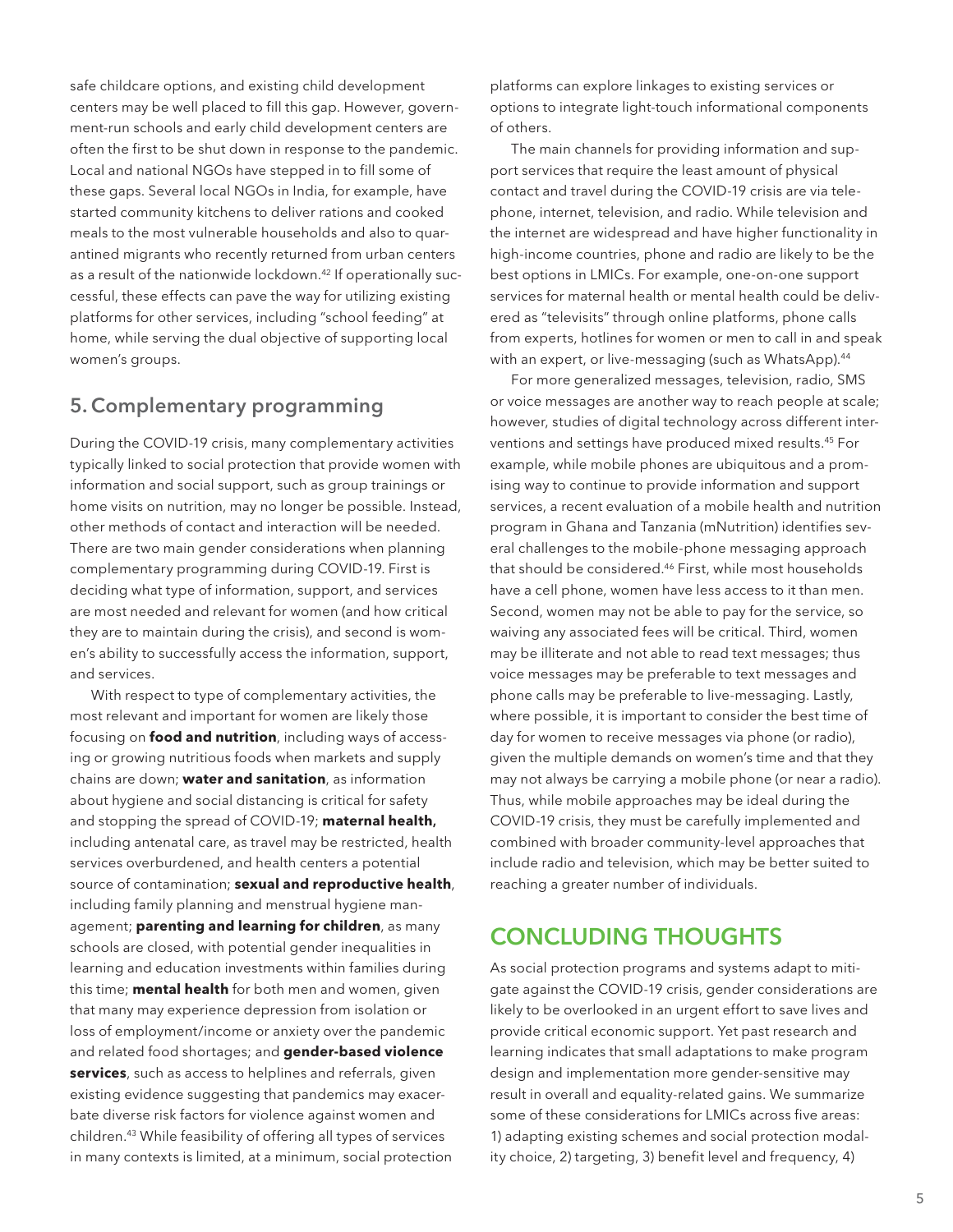<span id="page-5-0"></span>delivery mechanisms and operational features, and 5) complementary programming.

Decisions around gender-sensitive design and implementation should be, where possible, informed by rapid assessments from the outset, ideally building on gender analysis and sensitivity of existing schemes.<sup>47</sup> While we are in unprecedented times, policymakers should consider that the gender implications of COVID-19 are expected to be realized over the long term – and thus using social protection to explicitly tackle vulnerabilities beyond the short-term is encouraged. For example, longer-term economic impacts could lead to further informalization of women's work or loss of additional fiscal resources for social protection and essential public services. This is particularly important for groups at risk of life-cycle vulnerabilities, including adolescent girls and women who lose partners to COVID-19. In addition, gender is only one of the many dimensions of inclusion that need attention. Other important aspects include age (partly highlighted above in the life-cycle vulnerabilities), disabilities, and race and ethnicity – all of which should be considered when responding to a pandemic.<sup>[48](#page-7-0)</sup>

Additionally, important gender-related considerations may go beyond the scope of our discussion here – including issues of political economy, coordination, and financing - and should be explored in further guidance.<sup>49</sup> Because these are complex issues and unintended consequences of programming are possible, more research is needed on intersections of social protection, gender, and pandemics, where ethically feasible. At a minimum, monitoring statistics should be sex- and age-disaggregated and, where possible, measures should be collected to ensure risks

to beneficiaries do not increase.<sup>50</sup> Taken together, these adjusted policy responses and new evidence can lay the groundwork for more gender-sensitive social protection systems in LMICs, both during the crisis and beyond.

#### FURTHER GUIDANCE:

Gender-sensitive, shock-responsive social protection and emergency cash transfers

**Food and Agriculture Organization** (2018). Three-part toolkit, consisting of technical guides for gender-sensitive social protection in LMICs: (1) [Introduction to gender-sensitive social protection](http://www.fao.org/3/CA2026EN/ca2026en.pdf)  [programming to combat rural poverty: Why is it important and](http://www.fao.org/3/CA2026EN/ca2026en.pdf)  [what does it mean?](http://www.fao.org/3/CA2026EN/ca2026en.pdf), (2) [Integrating gender into the design of cash](http://www.fao.org/3/CA2038EN/ca2038en.pdf)  [transfers and public works programmes,](http://www.fao.org/3/CA2038EN/ca2038en.pdf) (3) [Integrating gender into](http://www.fao.org/3/CA2035EN/ca2035en.pdf)  [implementation and monitoring and evaluation of cash transfers and](http://www.fao.org/3/CA2035EN/ca2035en.pdf)  [public works programmes.](http://www.fao.org/3/CA2035EN/ca2035en.pdf)

**Overseas Development Institute** (2018–19). Series on "Promoting gender equality and women's empowerment in shock-responsive social protection," including: [Working Paper](https://www.odi.org/publications/11312-promoting-gender-equality-and-womens-empowerment-shock-sensitive-social-protection), [webinar](https://socialprotection.org/bringing-gender-perspective-shock-responsive-social-protection), and summary blog ([part 1](https://socialprotection.org/discover/blog/bringing-gender-perspective-shock-responsive-social-protection-part-1) and [part 2](https://socialprotection.org/discover/blog/bringing-gender-perspective-shock-responsive-social-protection-part-2)).

**Cash Learning Partnership (CaLP)** (2020). [Gender and inclusion](http://www.cashlearning.org/thematic-area/gender-and-ctp) page focused on humanitarian cash transfers, including tools on safeguarding and protection concerns in operations and delivery: (1) Compendium on [Cash & Voucher Assistance and Gender-Based](http://www.cashlearning.org/resources/library/1343-cash--voucher-assistance-and-gender--based-violence-compendium?keywords=®ion=all&country=all&year=all&organisation=all§or=all&modality=all&language=all&payment_method=all&document_type=all&searched=1)  [Violence](http://www.cashlearning.org/resources/library/1343-cash--voucher-assistance-and-gender--based-violence-compendium?keywords=®ion=all&country=all&year=all&organisation=all§or=all&modality=all&language=all&payment_method=all&document_type=all&searched=1) (CARE), (2) [Toolkit on Mainstreaming Gender-Based Violence](https://www.womensrefugeecommission.org/issues/livelihoods/research-and-resources/1549-mainstreaming-gbv-considerations-in-cbis-and-utilizing-cash-in-gbv-response)  [Considerations in Cash and Voucher Assistance,](https://www.womensrefugeecommission.org/issues/livelihoods/research-and-resources/1549-mainstreaming-gbv-considerations-in-cbis-and-utilizing-cash-in-gbv-response) and CVA in GBV Prevention and Response (WRC, Mercy Corps, and IRC).

**[Melissa Hidrobo](https://www.ifpri.org/profile/melissa-hidrobo)** and **[Neha Kumar](https://www.ifpri.org/profile/neha-kumar)** are Senior Research Fellows, and **[Shalini Roy](https://www.ifpri.org/profile/shalini-roy)** is a Research Fellow, in the Poverty, Health, and Nutrition Division of the International Food Policy Research Institute (IFPRI). **[Tia Palermo](http://sphhp.buffalo.edu/epidemiology-and-environmental-health/faculty-and-staff/faculty-directory/tiapaler.html)** is an Associate Professor in the Department of Epidemiology and Environmental Health, University of Buffalo (State University of New York; SUNY). **[Amber Peterman](https://www.amberpeterman.com/)** is an Associate Research Professor in the Department of Public Policy at the University of North Carolina at Chapel Hill. This work was undertaken as part of the CGIAR Research Program on Policies, Institutions, and Markets (PIM), led by IFPRI. Authors are listed in alphabetical order to denote equal contribution.

We thank Dan Gilligan, Rebecca Holmes, Marie Ruel, John McDermott, and an anonymous reviewer for helpful comments on a previous version.

This publication has been peer reviewed. Any opinions stated in this brief are those of the author(s) and are not necessarily representative of or endorsed by IFPRI, PIM, the University of Buffalo (SUNY), or the University of North Carolina at Chapel Hill.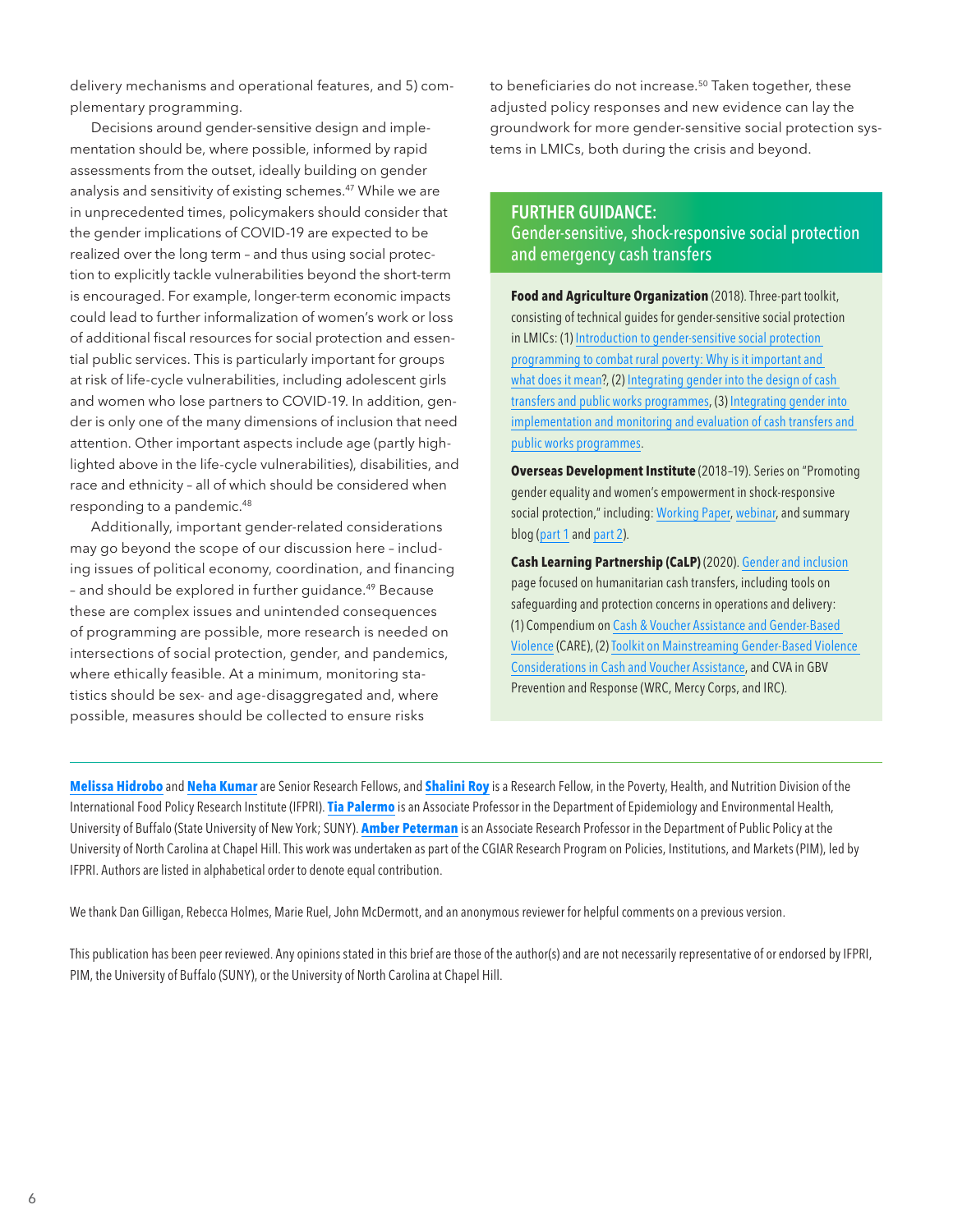#### <span id="page-6-0"></span>**Endnotes**

- [1](#page-0-0) U. Gentilini et al., "[Social Protection and Jobs Responses to COVID-](http://www.ugogentilini.net/wp-content/uploads/2020/04/Country-social-protection-COVID-responses_April3-1.pdf)[19: A Real-Time Review of Country Measures](http://www.ugogentilini.net/wp-content/uploads/2020/04/Country-social-protection-COVID-responses_April3-1.pdf)" ("Living Paper" version 3, April 3, 2020).
- [2](#page-0-0) According to the [International Labour Organization](https://www.ilo.org/wcmsp5/groups/public/---dgreports/---dcomm/---publ/documents/publication/wcms_604882.pdf), social protection is defined as "the set of policies and programs designed to reduce and prevent poverty and vulnerability throughout the life cycle." This includes contributory schemes (e.g., insurance, labor market policies) as well as noncontributory schemes (e.g., social assistance, social welfare services). While we take a broad view of social protection here, we recognize that most LMICs have low coverage of existing schemes, and in times of crisis will rely primarily on noncontributory social assistance (e.g., cash, in-kind transfers, fee waivers and subsidies).
- [3](#page-0-0) N. Jones and R. Holmes, "Why Is Social Protection Gender-blind? The Politics of Gender and Social Protection," *IDS Bulletin* 42, no. 6 (2011): 45–52; World Bank, *[Social Safety Nets and Gender: Learning from](https://ieg.worldbankgroup.org/sites/default/files/Data/reports/ssn-gender-ie-full-report.pdf) [Impact Evaluations and World Bank Projects](https://ieg.worldbankgroup.org/sites/default/files/Data/reports/ssn-gender-ie-full-report.pdf)* (Washington, DC, 2014).
- [4](#page-0-0) M. Molyneux, "Mothers at the Service of the New Poverty Agenda: Progresa/Oportunidades, Mexico's Conditional Transfer Programme," *Social Policy Administration* 40, no.4 (2006): 425–49.
- [5](#page-0-0) C. Wenham et al., "COVID-19: The Gendered Impacts of the Outbreak," *Lancet* 395, no. 10227 (2020): 846–48.
- [6](#page-0-0) UN (United Nations), "The Impact of COVID-19 on Women," Policy Brief (9 April 2020); A. Peterman et al., "Pandemics and Violence Against Women and Children," Center for Global Development Working Paper 528 (April 1, 2020); T. Riley et al., "Estimates of the Potential Impact of the COVID-19 Pandemic on Sexual and Reproductive Health in Low- and Middle-Income Countries," Comment, *International Perspectives on Sexual and Reproductive Health* 46 (April 2020): 73–76; I. Risso-Gill and L. Finnegan, "Children's Ebola Recovery Assessment: Sierra Leone," Save the Children, World Vision, Plan International, and UNICEF, n.d.
- [7](#page-0-0) World Bank, *[World Development Report 2012: Gender Equality](http://documents.worldbank.org/curated/en/492221468136792185/Main-report)  [and Development](http://documents.worldbank.org/curated/en/492221468136792185/Main-report)* (Washington, DC: World Bank Group, 2011).
- [8](#page-0-0) See Socialprotection.org's [online knowledge hub,](https://socialprotection.org/connect/communities/social-protection-responses-covid-19-task-force) among others.
- [9](#page-1-0) FAO (Food and Agriculture Organization of the United Nations), "[FAO Technical Guide 1 – Introduction to Gender-Sensitive Social](http://www.fao.org/social-protection/resources/resources-detail/en/c/1170231/)  [Protection Programming to Combat Rural Poverty: Why Is It](http://www.fao.org/social-protection/resources/resources-detail/en/c/1170231/) [Important and What Does It Mean?"](http://www.fao.org/social-protection/resources/resources-detail/en/c/1170231/) (Rome, 2018).
- [10](#page-1-0) Gentilini et al., "Social Protection and Jobs Responses." Note that the number of countries does not always equate to the numerical tally, as some countries have multiple programs counted. While more comprehensive assessments must be done to investigate details of each policy — and we recognize that system-level considerations would assess how programs work together to address gender (rather than individually) — given the low percentage of programs that appear to consider gender at face value, our conservative conclusion is that most programs are unlikely to be gender-sensitive.
- [11](#page-1-0) M. Boniol et al., ["Gender Equity in the Health Workforce: Analysis of](https://apps.who.int/iris/bitstream/handle/10665/311314/WHO-HIS-HWF-Gender-WP1-2019.1-eng.pdf) [104 Countries](https://apps.who.int/iris/bitstream/handle/10665/311314/WHO-HIS-HWF-Gender-WP1-2019.1-eng.pdf)," Health Workforce Working Paper 1, WHO (World Health Organization), March 2019.
- [12](#page-1-0) WHO, OECD (Organization for Economic Co-operation and Development), and the World Bank, *[Delivering Quality Health Services:](http://documents.worldbank.org/curated/en/482771530290792652/pdf/127816-REVISED-quality-joint-publication-July2018-Complete-vignettes-ebook-L.pdf) [A Global Imperative for Universal Health Coverage](http://documents.worldbank.org/curated/en/482771530290792652/pdf/127816-REVISED-quality-joint-publication-July2018-Complete-vignettes-ebook-L.pdf)* (Geneva, 2018).
- [13](#page-1-0) C. Menendez et al., "Ebola Crisis: The Unequal Impact on Women and Children's Health," *Lancet Global Health* 3, no. 3 (2015): PE130; Riley et al., "Estimates of the Potential Impact of the COVID-19 Pandemic."
- [14](#page-1-0) A.P. de la O Campos and E. Garner, ["Women's Resilience to Food](http://www.fao.org/3/i3617e/i3617e.pdf)  [Price Volatility: A Policy Response](http://www.fao.org/3/i3617e/i3617e.pdf)" (FAO: Rome, 2020); M. Hidrobo et al., "Cash, Food, or Vouchers? Evidence from a Randomized Experiment in Northern Ecuador," *Journal of Development Economics* 107 (2014): 144–56; C. Brown et al., "Most of Africa's Nutritionally Deprived Women and Children Are Not Found in Poor Households," *Review of Economics and Statistics* 101, no. 4 (2019): 631–44; A. Peterman et al., ["Toward Gender Equality: A Critical Assessment of](http://ebrary.ifpri.org/utils/getfile/collection/p15738coll2/id/133465/filename/133682.pdf)  [Evidence on Social Safety Nets in Africa](http://ebrary.ifpri.org/utils/getfile/collection/p15738coll2/id/133465/filename/133682.pdf)," *RESAKSS Annual Trends and Outlook Report* (Washington, DC: IFPRI, 2019).
- [15](#page-1-0) A.M. Buller et al., "A Mixed-Method Review of Cash Transfers and Intimate Partner Violence in Low- and Middle-Income Countries," *World Bank Research Observer* 33, no. 2 (August 2018): 218–58.
- [16](#page-1-0) WFP (World Food Programme), *[The Potential of Cash-Based Inter](https://docs.wfp.org/api/documents/WFP-0000102755/download/)[ventions to Promote Gender Equality and Women's Empowerment:](https://docs.wfp.org/api/documents/WFP-0000102755/download/)  [A Multi-Country Study](https://docs.wfp.org/api/documents/WFP-0000102755/download/)* (February 2019).
- [17](#page-1-0) A. Margolies and J. Hoddinott, "Costing Alternative Transfer Modalities," *Journal of Development Effectiveness* 7, no. 1 (2015): 1–16.
- [18](#page-1-0) WFP, ["Comparative Review of Market Assessments, Methods, Tools,](https://documents.wfp.org/stellent/groups/public/documents/manual_guide_proced/wfp259756.pdf)  [Approaches and Findings](https://documents.wfp.org/stellent/groups/public/documents/manual_guide_proced/wfp259756.pdf)," 2013; WFP, "[COVID-19: Potential Impact](https://www.wfp.org/publications/covid-19-potential-impact-worlds-poorest-people)  [on the World's Poorest People: A WFP Analysis of the Economic and](https://www.wfp.org/publications/covid-19-potential-impact-worlds-poorest-people)  [Food Security Implications of the Pandemic](https://www.wfp.org/publications/covid-19-potential-impact-worlds-poorest-people)," April 8, 2020.
- [19](#page-2-0) A. Golay and S. Tholstrup, "[CVA in COVID-19 Contest: Guidance](https://www.calpnetwork.org/publication/cva-in-covid-19-contexts-guidance-from-the-calp-network/)  [from the CaLP Network,](https://www.calpnetwork.org/publication/cva-in-covid-19-contexts-guidance-from-the-calp-network/)" Cash Learning Partnership, April 23, 2020.
- [20](#page-2-0) FAO, *[FAO Technical Guide 2: Integrating Gender into the Design](http://www.fao.org/3/CA2038EN/ca2038en.pdf)  [of Cash Transfer and Public Works Programmes](http://www.fao.org/3/CA2038EN/ca2038en.pdf)* (Rome, 2018).
- [21](#page-2-0) O. Bandiera et al., "[Empowering Adolescent Girls in a Crisis](http://documents.worldbank.org/curated/en/848841562216765266/Empowering-Adolescent-Girls-in-a-Crisis-Context-Lessons-from-Sierra-Leone-in-the-Time-of-Ebola)  [Context: Lessons from Sierra Leone in the Time of Ebola](http://documents.worldbank.org/curated/en/848841562216765266/Empowering-Adolescent-Girls-in-a-Crisis-Context-Lessons-from-Sierra-Leone-in-the-Time-of-Ebola)," Policy Brief Issue 34 (Gender Innovation Lab and International Growth Centre), World Bank, 2019.
- [22](#page-2-0) UN Women, "[Women in Informal Economy](https://www.unwomen.org/en/news/in-focus/csw61/women-in-informal-economy)," webpage.
- [23](#page-2-0) R. Heath, "Cash Transfers, Polygamy, and Intimate Partner Violence: Experimental Evidence from Mali," *Journal of Development Economics* 143 (2020): 102410; Peterman et al., "Toward Gender Equality."
- [24](#page-2-0) J. Yoong, L. Rabinovich, S. Diepeveen, "[The Impact of Economic](https://eppi.ioe.ac.uk/cms/Default.aspx?tabid=3306)  [Resource Transfers to Women versus Men: A Systematic Review,](https://eppi.ioe.ac.uk/cms/Default.aspx?tabid=3306) Technical Report, EPPI-Centre, Social Science Research Unit, University of London, January 2012.
- [25](#page-2-0) J. Haushofer and J. Shapiro, "The Short-Term Impact of Unconditional Cash Transfers to the Poor: Experimental Evidence from Kenya," *Quarterly Journal of Economics* 131, no. 4 (2016): 1973–2042.
- [26](#page-2-0) Peterman et al., "Toward Gender Equality."
- [27](#page-2-0) A.M. Buller et al., "A Mixed-Method Review of Cash Transfers and Intimate Partner Violence in Low- and Middle-Income Countries," *World Bank Research Observer* 33, no. 2 (2018): 218–58.
- [28](#page-2-0) WFP, "Potential of Cash-Based Interventions."
- [29](#page-2-0) WFP, "Potential of Cash-Based Interventions."